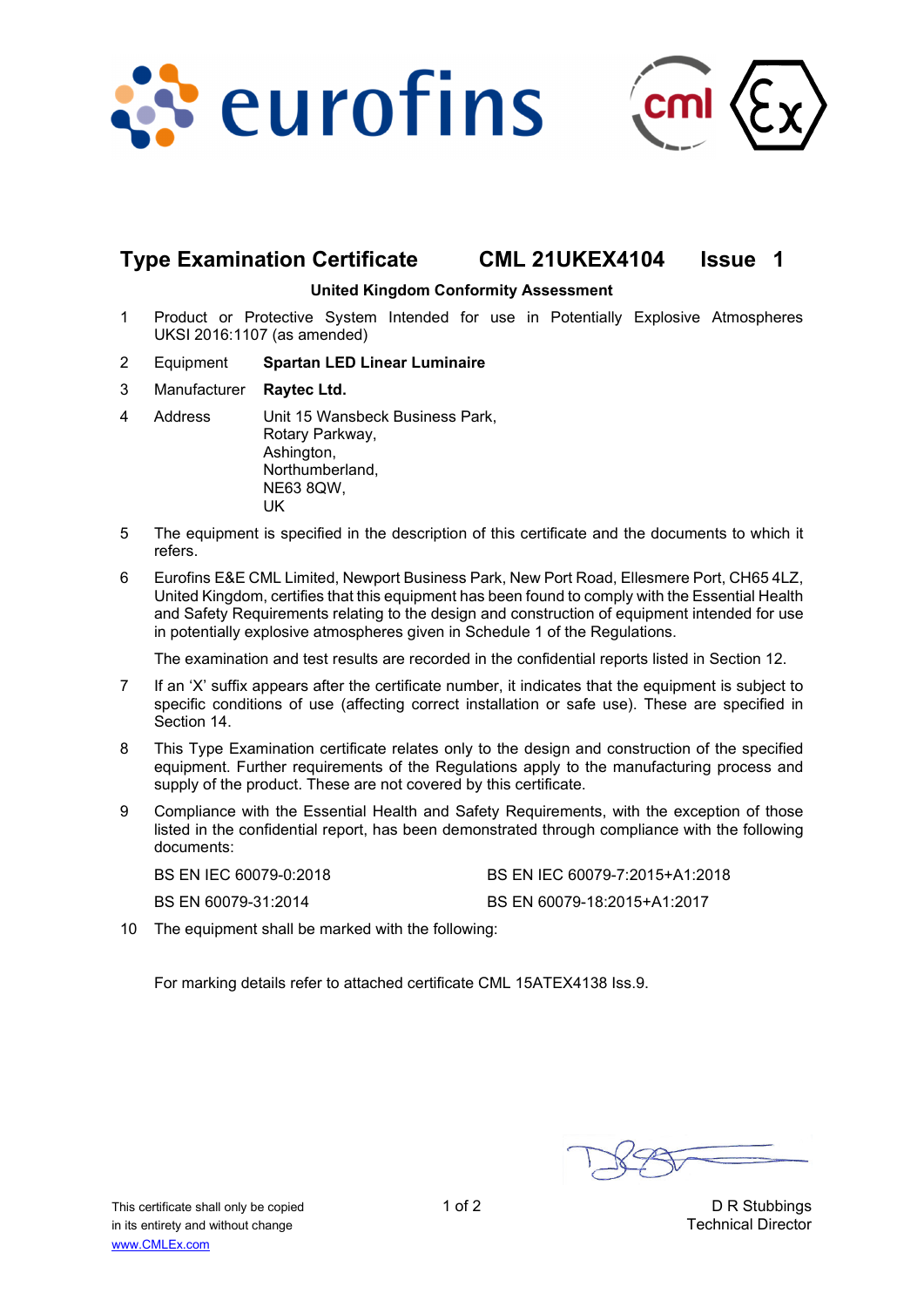



## **11 Description**

For product description refer to attached certificate CML 15ATEX4138 Issue 9.

#### **Variation 1**

This variation introduces the following modifications:

- i. Alternative electronic components for power supply unit.
- ii. Correction of typographical errors on schedule drawings.

#### **12 Certificate history and evaluation reports**

| <b>Issue</b> | <b>Date</b> | <b>Associated report</b> | <b>Notes</b>                 |
|--------------|-------------|--------------------------|------------------------------|
|              | 26 Mar 2021 | R13817A/00               | Issue of prime certification |
|              | 29 Jun 2021 | R14354A/00               | Introduction of variation 1. |

Note: Drawings that describe the equipment are listed in the Annex.

#### **13 Conditions of Manufacture**

13.1 Any previously certified parts incorporated in the equipment shall be UKCA compliant by the 1st of January 2022.

For additional conditions of manufacture refer to attached certificate CML 15ATEX4138 Issue 9.

#### **14 Specific Conditions of Use**

For Specific conditions of use refer to attached certificate CML 15ATEX4138 Issue 9.